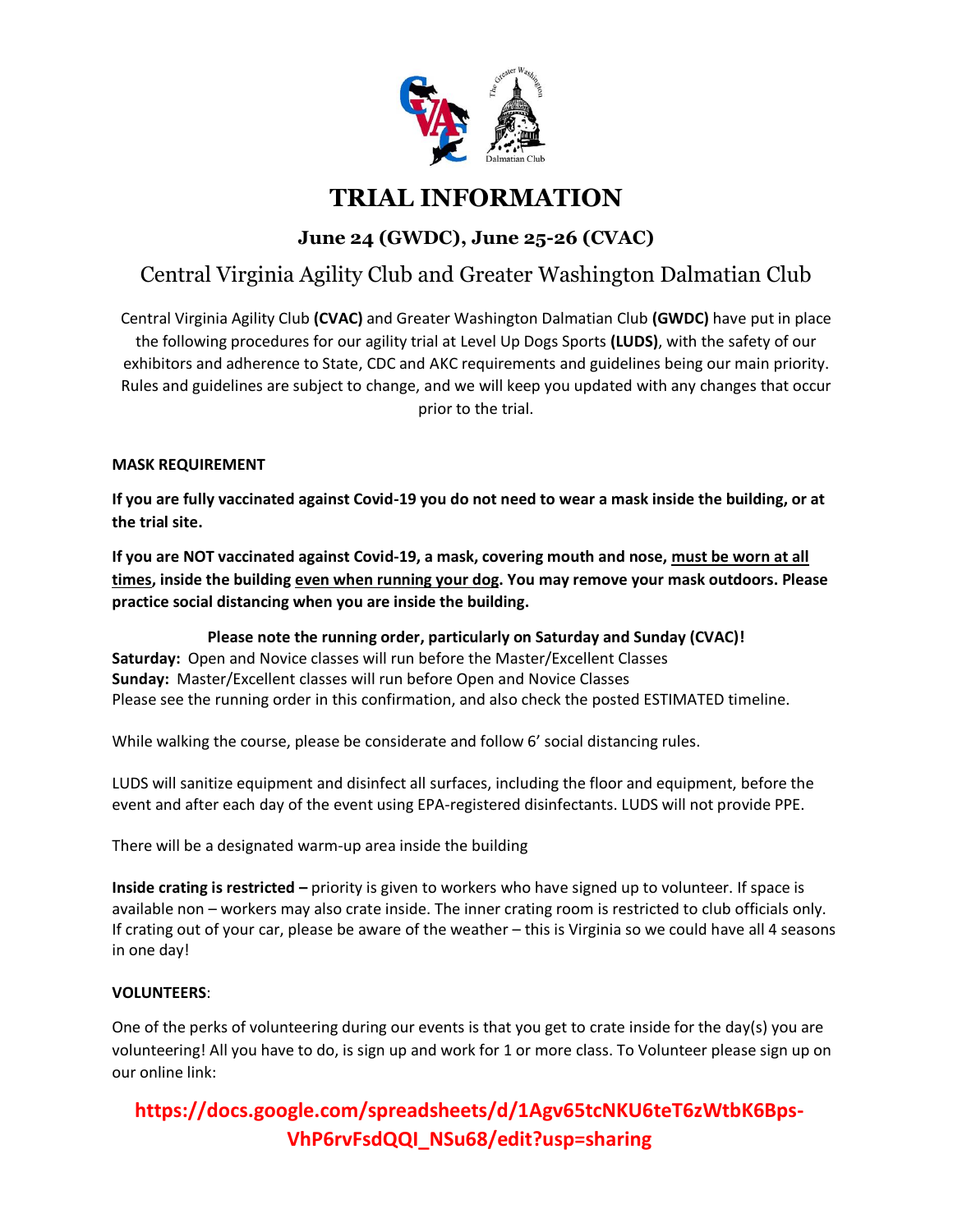**Parking** – Parking in the alleyway on the Exit door side of the building is for trial officials only. Anyone parking there without permission will be asked to move. Please be attentive to parking spaces. Please refer to picture below (should be accurate – but always do a reality check). You can park on the road in front of the facility – but not in areas marked by traffic cones or in front of fire hydrants.

**Anyone crating inside the building is allowed to unload and then we request that you park away from the building to allow those working out of their cars to park closer to the building.**



**Access to the front offices of Level Up is restricted to LUDS staff only.**

### **RUNNING ORDER –**

### **PLEASE NOTE RUNNING ORDER FOR EACH DAY**

| Starts at 8 am<br><b>Friday-GWDC</b><br><b>Tall to Small</b> | Starts at 8 am<br><b>SATURDAY-CVAC</b><br><b>Small to Tall</b> | Starts at 8 am<br><b>SUNDAY-CVAC</b><br><b>Tall to Small</b> |
|--------------------------------------------------------------|----------------------------------------------------------------|--------------------------------------------------------------|
| <b>Judge: Tim Verrelli</b>                                   | <b>Judge: Tim Verrelli</b>                                     | <b>Judge: Tim Verrelli</b>                                   |
| <b>Master/Exc FAST</b>                                       | Open JWW                                                       | Master/Exc JWW 24-4                                          |
| <b>Master/Exc Standard 24-4</b>                              | Novice JWW                                                     | Master/Exc Standard 24-4                                     |
| <b>Premier Standard</b>                                      | Novice Standard                                                | Time 2 Beat                                                  |
| Master/Exc JWW 24-4                                          | Open Standard                                                  | Open Standard                                                |
| Premier JWW                                                  | Open/Novice FAST                                               | <b>Novice Standard</b>                                       |
|                                                              | Master/Exc FAST                                                | Open JWW                                                     |
|                                                              | Master/Exc STD 4-24                                            | Novice JWW                                                   |
|                                                              | Master/Exc JWW 4-24                                            |                                                              |

### **FRIDAY, SATURDAY AND SUNDAY**

7:00 a.m. – Site opens

**Friday:** 7:45 a.m. Briefing for FAST. We will begin running at 8:00.

**Saturday:** 7:45 a.m. Briefing for Open JWW. We will begin running at 8:00.

Note: Open and Novice FAST will walk together, then run consecutively. Master/Excellent FAST will walk and run when Open and Novice FAST have finished.

**Sunday:** 7:45 a.m. Briefing for Master/Excellent JWW 24-20. We will begin running at 8:00.

**As of October 1st 2021 briefings will be held prior to each class.**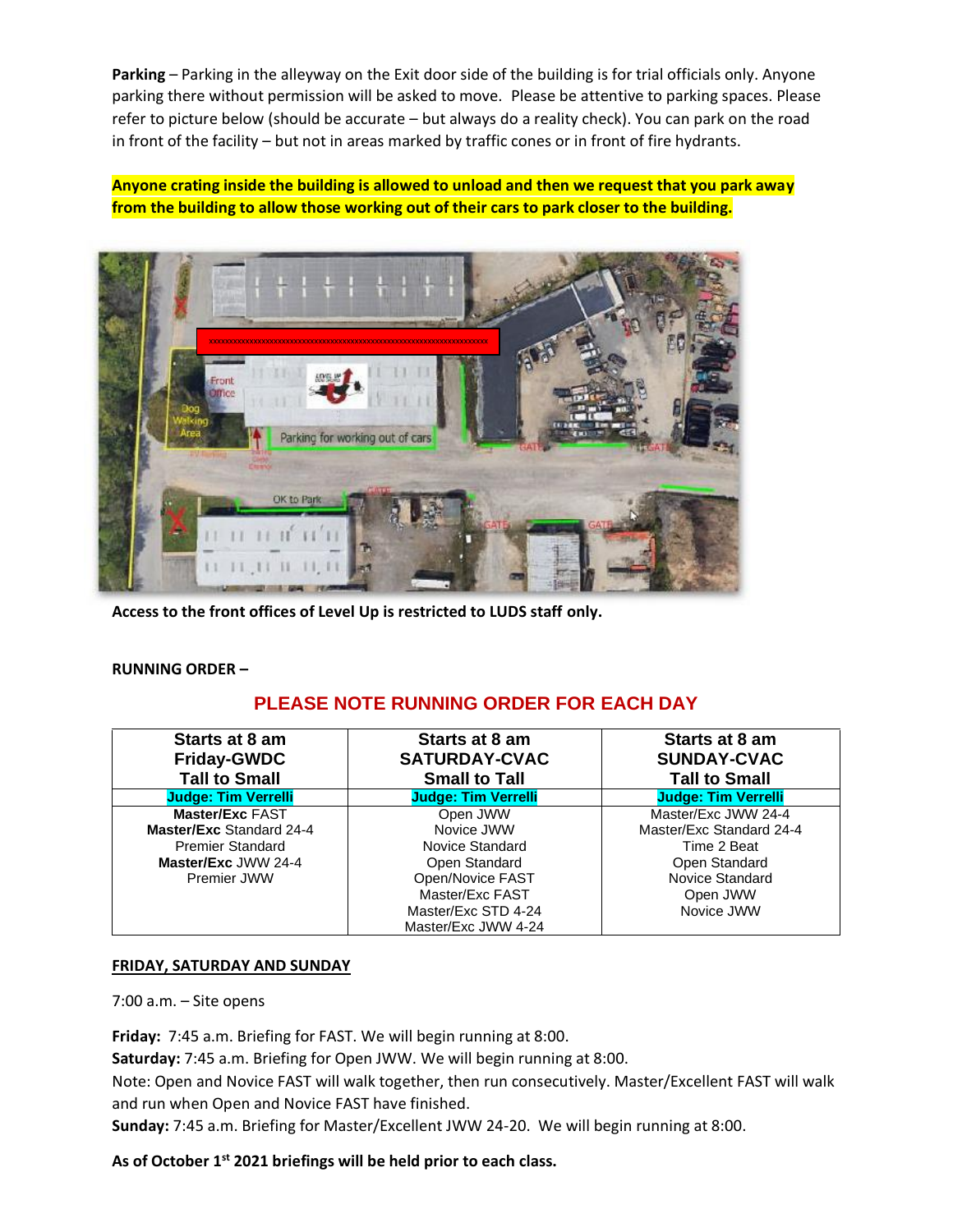**Course Maps** We will have posted course maps at the trial site, but we will not have individual maps for you to take. Use your camera in your phone to take a picture.

The course maps will be posted in the morning on Agility Gate. If time permits, the course maps will also be posted on the trial secretary's website after 7 a.m.

<https://sunriseagility.com/2022/01/15/central-virginia-agility-club-and-greater-washington-agility-club/>

**Per AKC regulations , as of October 2021, course maps are no longer allowed to be posted before each trial day. (i.e. the night before each trial day).**

We hope to have runs livestreamed to You Tube curtesy of LUDS.

**CHECK-IN** - We will use the **Agility Gate** app for check-in instead of checking in at the physical gate. To use the app, you will need to download the free app from the Appstore or Google Play. (i-phone or Android)

# **The Code for agility gate is 0626**

it was selected by Willow Martin. Check in on the app is available after 6 a.m. each trial day.

### **PLEASE NOTE: AGILITY GATE HAS A NEW VERSION (1.0.17): IF YOUR PHONE HAS NOT ALREADY UPDATED TO THIS VERSION, GO TO THE APPLE STORE, OR GOOGLE PLAY TO DOWNLOAD IT SO YOU CAN ACCESS NEW (REALLY HANDY) FEATURES.**

From the Agility Gate app, you can:

- Check in your dog; Mark your dog absent; Mark Conflict; Mark FEO
- Follow in real time where we are in the running order. On the app you can see as the gatesteward marks each dog on the line the same way you normally see it on the gate-board. The dog will have a line through the name once it steps on the line. You will see the whole gatesheet(s) and see who is up; how many dogs until you can line up and go inside; how many dogs left to run in the height etc.
- Find your course maps. (Open the class you are running in, the course map icon is in the upper right-hand corner.
- Set a "Marker Dog", make sure to allow for notifications. The Marker Dog could be a specific **number of dogs ahead of your run. It could also be the last dog (or a few dogs before last dog) in a class or height, to alert you that you will be walking, or get ready to volunteer, soon. To set Marker Dog: Touch and Hold (long press) down on the dog and then click "ok".**

Please visi[t https://agilitygate.com/](https://agilitygate.com/) before the trial to see how it works and there is also a video that you can watch.

You can check in from 6 am each trial day.

**PLEASE NOTE This app is an aid only – it is still the responsibility of the handler to make sure they are at their walkthroughs and are at the gate when it is their turn to run.**

### **MEASURING:**

We will have 1 VMO at the trial. Any dog needing a measurement to run must be measured before their first run. Please remember our VMO's are VOLUNTEERS. In this case our VMO is both the trial chair, and she is also running her dogs, so please make sure to arrive in plenty of time to have your dog measured. Fill out your form, provided at the measuring table, before bringing your dog to be measured. DON'T FORGET TO HAVE YOUR DOG'S REGISTRATION NUMBER AND D.O.B. HANDY.